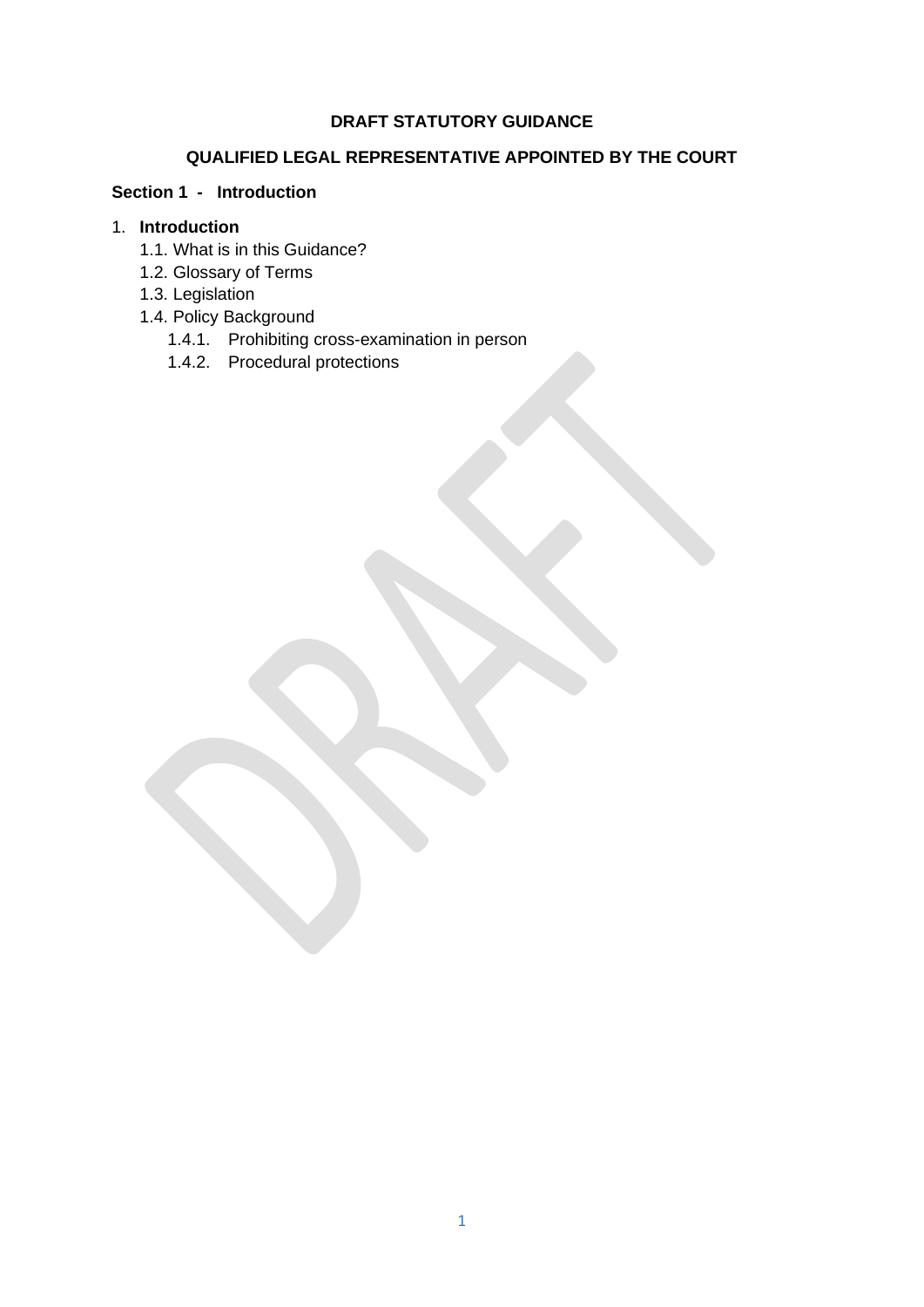# **1. Introduction**

#### **1.1 What is in this Guidance?**

The Lord Chancellor has issued this statutory Guidance about the role of qualified legal representatives appointed by the court under section 31W(6) of the Matrimonial and Family Proceedings Act 1984 (the MFPA) and section 85K(6) of the Courts Act 2003 (the CA). This Guidance is published pursuant to the Lord Chancellor's powers under section 31Y(1) of the MFPA and section 85M(1) of the CA. This Guidance will apply in all family and civil proceedings where a qualified legal representative is appointed by the court, and such representatives must have regard to its provisions pursuant to section 31Y(2) of the MFPA and section 85M(2) of the CA. Provisions in the MFPA referred to in this Guidance relate to family proceedings and those in the CA relate to civil proceedings, but the role of the qualified legal representative is the same in both court jurisdictions.

Under Part 4B of the MFPA and Part 7A of the CA, perpetrators or alleged perpetrators of abuse and victims or alleged victims of abuse are prohibited from conducting in-person crossexamination of each other in family and civil proceedings, in limited, specified circumstances. If certain criteria are met, the court may appoint a qualified legal representative to conduct the cross-examination in the place of the perpetrator or alleged perpetrator or in place of the victim or alleged victim. There may also be instances in family proceedings where the court may need to appoint two qualified legal representatives in the case, one to cross-examine on behalf of the victim and the other to cross-examine on behalf the perpetrator. The role of the qualified legal representative, as set out in the MFPA and CA, is substantially different from that of a lawyer instructed by a party and operates subject to specific limitations. This document is intended to provide Guidance about the role, including about the fact that the qualified legal representative is not responsible to the prohibited party. This document also sets out Guidance on how the role will operate in practice.

Whilst the qualified legal representative appointed by the court must have regard to this Guidance, the Guidance does not seek to restrict the exercise of the qualified legal representative's professional judgment. However, it does set out principles and limitations which are distinctive to this statutory role and which must be reflected in the qualified legal representative's actions and decisions.

The Guidance will also help to provide clarity about the qualified legal representative's role for the benefit of the court, the parties and their representatives in cases where such a qualified legal representative may be or has been appointed by the court.

### **1.2 Glossary of Terms**

The following key terms will be used throughout this Guidance.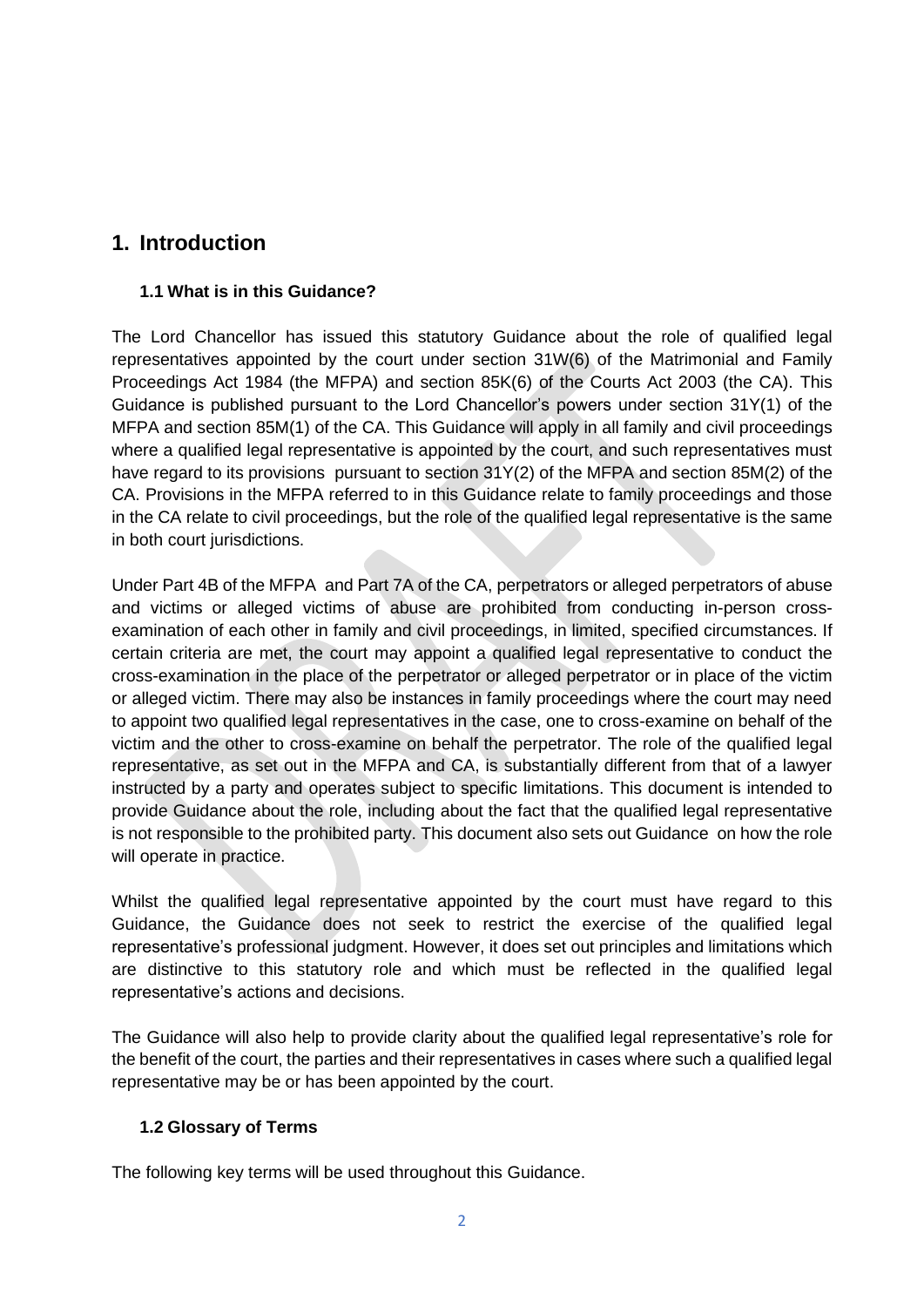| <b>Qualified Legal Representative</b> | As defined at section 31W(8)(b) of the MFPA<br>and section 85K(8)(b) of the CA: a person<br>who, for the purposes of the Legal Services<br>Act 2007, is an authorised person in relation<br>to an activity which constitutes the exercise of<br>a right of audience (within the meaning of that<br>in family<br>and civil proceedings<br>Act)<br>respectively                                                                                                   |
|---------------------------------------|-----------------------------------------------------------------------------------------------------------------------------------------------------------------------------------------------------------------------------------------------------------------------------------------------------------------------------------------------------------------------------------------------------------------------------------------------------------------|
| Perpetrator                           | Encompasses both perpetrators and alleged<br>perpetrators.                                                                                                                                                                                                                                                                                                                                                                                                      |
| <b>Victim</b>                         | Encompasses both victims and alleged<br>victims                                                                                                                                                                                                                                                                                                                                                                                                                 |
| <b>Prohibited Party</b>               | In family proceedings, the party prohibited<br>from<br>cross-examining<br>in<br>the<br>person<br>witness/es by:<br>any of sections 31R, 31S, or 31T of the<br>MFPA; or<br>a court direction given under section<br>31U(1) of the MFPA.<br>In civil proceedings, the party prohibited from<br>cross-examining in person the witness/es by:<br>any of sections 85F, 85G, or 85H of the<br>$CA$ ; or<br>a court direction given under section<br>85I(1) of the CA. |
| <b>Witness</b>                        | "Witness", in relation to any proceedings,<br>includes a party to the proceedings as<br>defined at section 31Q of the MFPA and<br>section 85E of the CA.                                                                                                                                                                                                                                                                                                        |
| <b>MFPA</b>                           | Matrimonial and Family Proceedings Act 1984                                                                                                                                                                                                                                                                                                                                                                                                                     |
| <b>Family proceedings</b>             | As defined at section 31Q of the MFPA:<br>(a) proceedings in the family court;<br>(b) proceedings in the Family Division of the<br>High Court which are business assigned, by<br>or under section 61 of (and Schedule 1 to) the<br>Senior Courts Act 1981, to that Division of the<br>High Court and no other; and<br>(c) proceedings in the civil division of the<br>Court of Appeal arising out of proceedings<br>within paragraph (a) or (b)                 |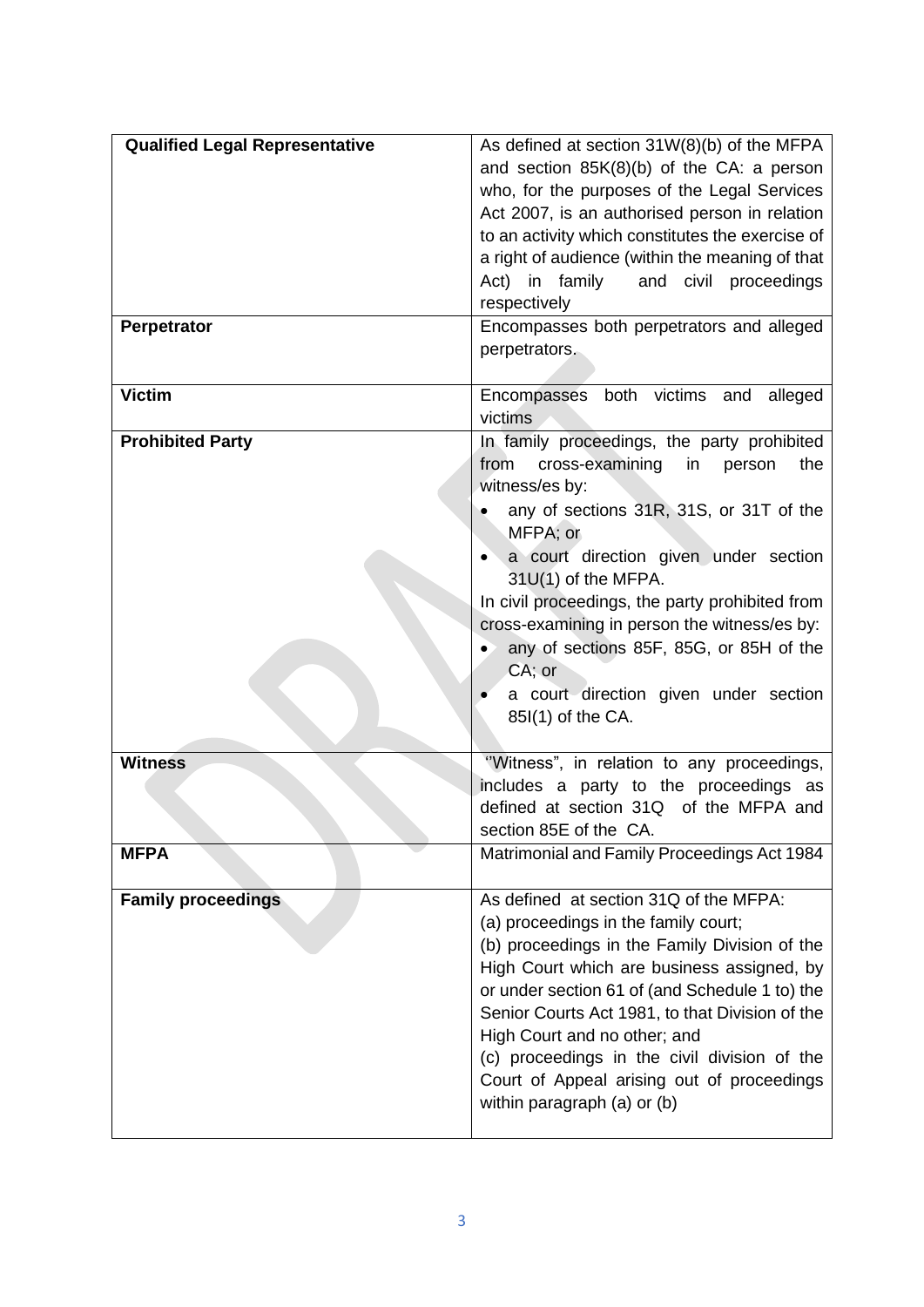| <b>Civil proceedings</b> | As defined at section 85(E) of the CA:              |
|--------------------------|-----------------------------------------------------|
|                          | (a) proceedings in the county court;                |
|                          | (b) proceedings in the High Court, other than       |
|                          |                                                     |
|                          | (i) proceedings in the Family Division of the       |
|                          | High Court which are business assigned, by          |
|                          | or under section 61 of (and Schedule 1 to) the      |
|                          | Senior Courts Act 1981, to that Division of the     |
|                          | High Court and no other, and                        |
|                          | (ii) proceedings in the exercise of its             |
|                          | jurisdiction under the Extradition Act 2003;        |
|                          | and                                                 |
|                          | (c) proceedings in the civil division of the        |
|                          | Court of Appeal arising out of<br>civil             |
|                          | proceedings within paragraph (a) or (b)             |
| CA                       | Courts Act 2003                                     |
| <b>DAA</b>               | Domestic Abuse Act 2021                             |
| <b>YJCEA</b>             | <b>Youth Justice and Criminal Evidence Act 2021</b> |
| <b>ECHR</b>              | European Convention on Human Rights                 |

### **1.3 Legislation**

#### **Family and Civil Proceedings**

Section 65 of the Domestic Abuse Act 2021 (the DAA) inserts new Part 4B into the MFPA. Part 4B prohibits perpetrators or alleged perpetrators of abuse from personally cross-examining their victims<sup>1</sup> or alleged victims in family proceedings. The prohibition (where automatic) also applies in reverse, to prevent a victim from having to cross-examine his or her abuser or alleged abuser.

Section 66 of the DAA inserts a new Part 7A into the CA which makes similar provision in civil proceedings.

The Part 4B and Part 7A prohibitions of cross-examination in person automatically apply in three situations:

- In family proceedings, where a party has been cautioned for, charged with or convicted of a specified offence against the victim or alleged victim, they cannot cross-examine in person the victim or alleged victim of that offence and vice versa (that is, if the victim or alleged victim is also a party, they cannot cross-examine in person the perpetrator) ( section 31R of the MFPA);
- In civil proceedings, where a party has been cautioned for, or convicted of a specified offence they cannot cross-examine in person the victim of that offence and vice versa (that is, if the victim is also a party, they cannot cross-examine in person the perpetrator) (section 85F of the CA);

 $1$  We have used the term "victim" throughout this Guidance to refer to a person who has been subject to abuse. Sections 31R and 31T of the MFPA and sections 85F and 85H of the CA refer to "victim". We acknowledge that some prefer alternative terms.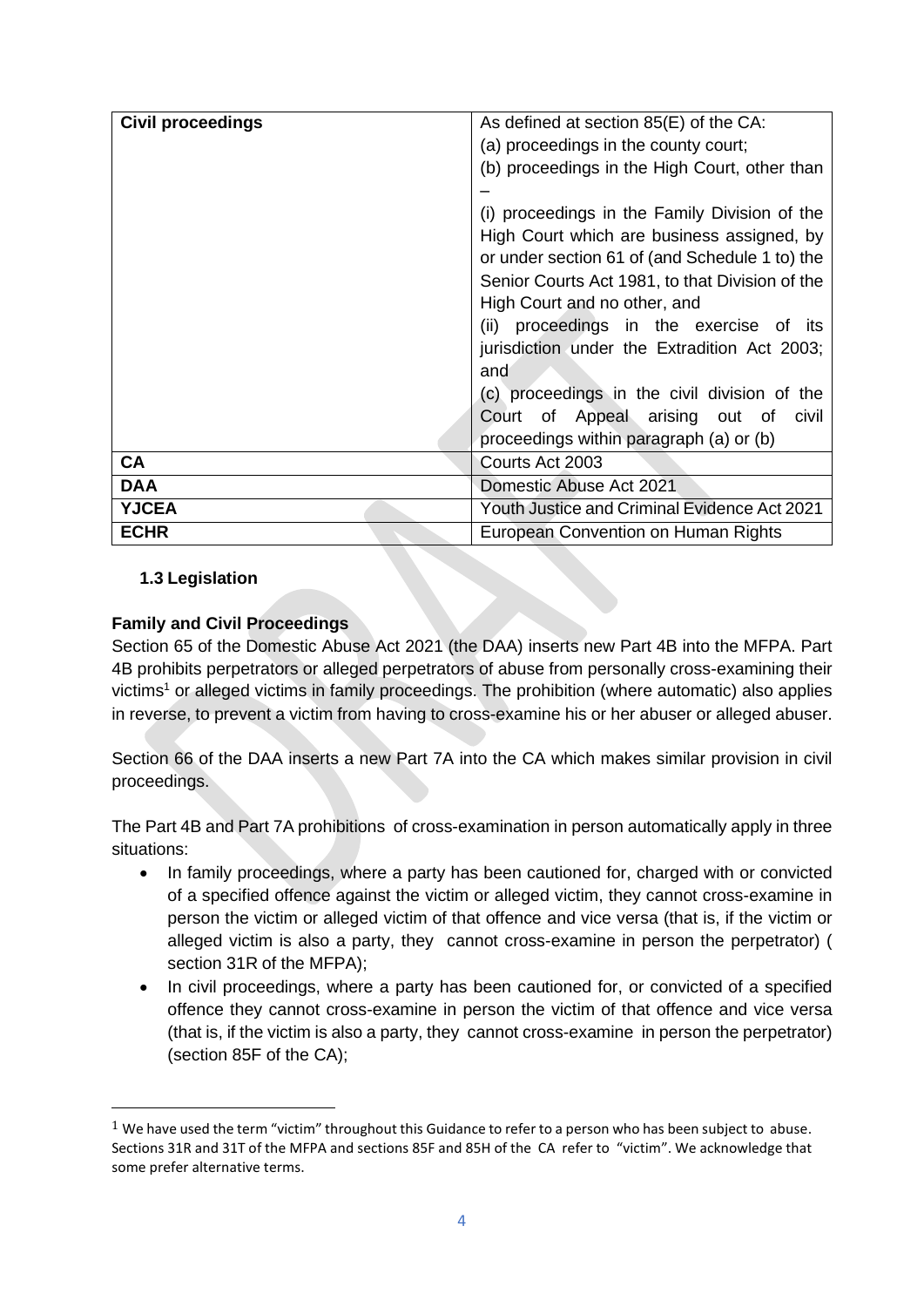- In family or civil proceedings no party to the proceedings against whom an on-notice protective injunction is in force may cross-examine in person a witness who is protected by the injunction and vice versa (that is, no party to the proceedings who is protected by an on-notice protective injunction may cross-examine in person a witness against whom the injunction is in force (section 31S of the MFPA and section 85G of the CA); or
- In family or civil proceedings where specified evidence is adduced that a person who is a witness has been the victim of domestic abuse carried out by a party to the proceedings, that party to the proceedings may not cross-examine the witness in person and vice versa (that is, where specified evidence is adduced that a person who is a party to the proceedings has been the victim of domestic abuse carried out by a witness, that party may not cross-examine the witness in person (section 31T of the MFPA and section 85H of the CA).

The lists of specified offences, on-notice protective injunctions, and specified evidence are in [xx] D/N Insert name of regulations and attach link when available ].

Where none of the automatic prohibitions set out above apply, the court has the power to direct that a party be prohibited from carrying out in person cross-examination where it appears to the court that allowing cross-examination in person would be likely to affect the quality of the witness' evidence, or is likely to cause either the party or the witness significant distress and it would not be contrary to the interests of justice to give such a direction. This is a wide discretion and might apply, for example, in situations involving litigants in person having to cross-examine expert witnesses, or for reasons other than domestic abuse. The court must state its reasons for giving a direction, refusing an application for a direction, revoking a direction given or refusing an application to revoke a direction (section 31V(4) of the MFPA and section 85J(4) of the CA.

The "**quality condition**" is met if the quality of evidence given by the witness on crossexamination:

(a) is likely to be diminished if the cross-examination (or continued cross-examination) is conducted by the party in person, and

(b) would be likely to be improved if a direction were given by the court.

#### The "**significant distress** condition" is met if:

(a) the cross-examination (or continued cross-examination) of the witness by the party in person would be likely to cause significant distress to the witness or the party, and

(b) that distress is likely to be more significant than would be the case if the witness were crossexamined other than by the party in person.

#### **Consideration of Alternatives to Cross-Examination in Person**

Prohibiting a party from undertaking cross-examination in person has the potential to impact that party's ability to effectively put their case to the court. Articles 6 and 8 of the ECHR must be observed – the right to obtain a fair hearing and the right to family life. Part 4B of the MFPA and Part 7A of the CA therefore include certain protections which apply where a prohibition operates, whether automatically or following a direction given by the court:

• Before appointing a qualified legal representative, section 31W of the MFPA and section 85K of the CA require the court to first consider whether there is a "satisfactory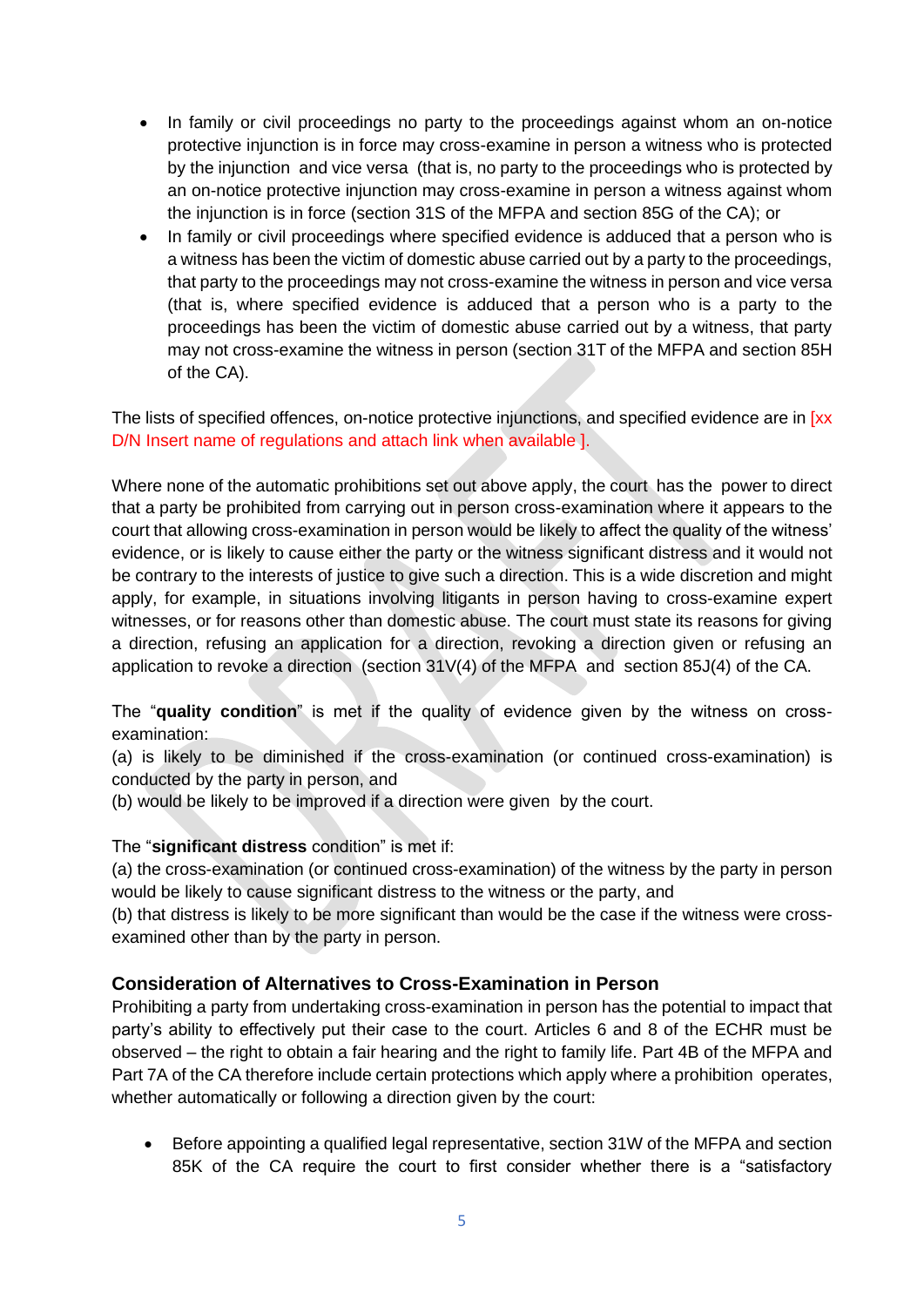alternative" means for the witness to be cross-examined, or of otherwise obtaining the evidence that the witness might have given under cross-examination. It should be noted that cross-examination by the judge on behalf of a party would not be a satisfactory alternative for these purposes $2$ .

- If the court concludes that there is no satisfactory alternative under section 31W of the MFPA or section 85K of the CA, it must invite the prohibited party to arrange for a qualified legal representative to conduct the cross-examination and require the party to notify the court within a specified time whether a qualified legal representative is to so conduct the cross-examination.
- If the party does not appoint such a representative or notifies the court that no such representative is to act for the party, then under section 31W(5) of the MFPA or section 85K(5) of the CA, the court must consider whether it is necessary in the interests of justice for the court to appoint a qualified legal representative to conduct the crossexamination (section 31W(6) of the MFPA and section 85K(6) of the CA). If the court decides that it is, it must appoint a qualified legal representative, chosen by the court, to cross-examine the witness.
- Where the court makes an appointment pursuant to section 31W(6) of the MFPA or section 85K(6) of the CA, the qualified legal representative is publicly funded and paid from central funds as set out in section 31X of the MFPA and section 85L of the CA. They will be paid in accordance with the remuneration scheme set out in the  $[xx D/N]$ Insert name of regulations and link when available].

It is this last scenario (where the court appoints a qualified legal representative, having taken the prior necessary steps and come to the required conclusions) which this Guidance is concerned with. It does not apply where a party appoints their own qualified legal representative at the invitation of the court.

### **1.4 Policy Background**

.

The amendments to the MFPA arose from a growing recognition amongst the judiciary, practitioners, domestic abuse specialists and Government that existing court procedures did not adequately protect victims of abuse in the family and civil courts.

Prior to the passing of the DAA, the family court and the Family Division of the High Court had utilised a range of powers to ensure difficult courtroom situations were handled sensitively for vulnerable parties. This included, where appropriate, a judge putting questions to a witness directly, or accepting pre-recorded cross-examination from prior criminal proceedings. However, there were some cases in which these alternate forms of evidence or carrying out of crossexamination were insufficient to thoroughly test the evidence in the case. In these instances, the family courts were unable to appoint a qualified legal representative who would be paid out of central funds to conduct the cross-examination in place of a party. This led to situations where a party would be cross-examined in person by their abuser, a situation which could, in the words of the former President of the Family Division, *"sometimes amount, and on occasion quite* 

<sup>&</sup>lt;sup>2</sup> See paragraph 5.3 of the FPR Practice Direction 3AB.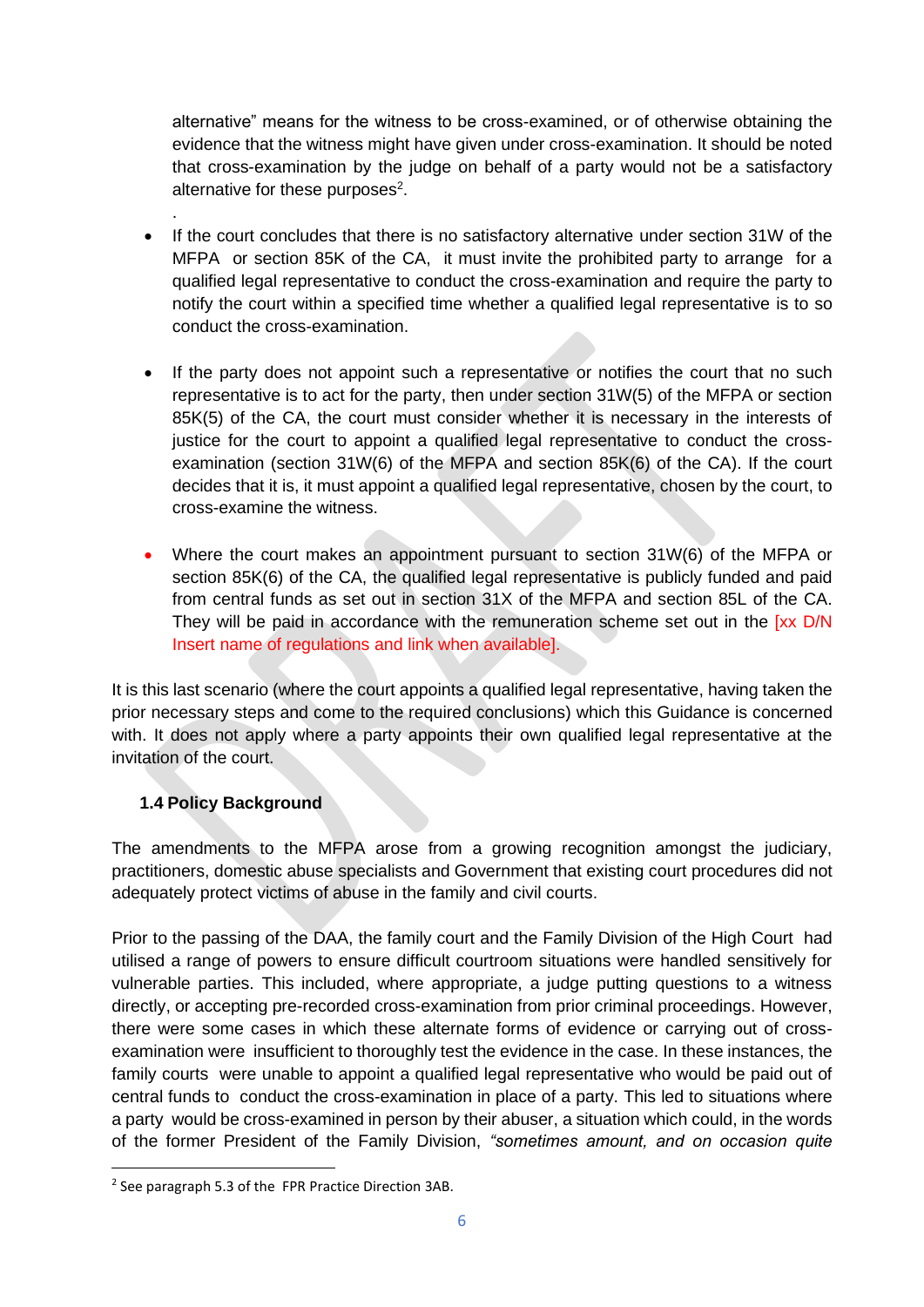*deliberately, to a continuation of the abuse."<sup>3</sup>* The provisions of section 65 of the DAA were designed to address these concerns.

In relation to civil proceedings, in April 2018, the Independent Inquiry into Child Sexual Abuse (CSA) recommended that victims and survivors of CSA in civil court cases, where they are claiming compensation in relation to the abuse they suffered, should be afforded the same protections as vulnerable witnesses in criminal court cases. Following that, the Government commissioned the Civil Justice Council (CJC) to consider the issues raised by this recommendation. After a public consultation and views from experts, the CJC published their report: "Vulnerable Witnesses and parties within civil proceedings – current position and recommendations for change", in February 2020. The Government accepted the CJC's recommendations in relation to the prohibition of cross-examination by a self-represented party, which it has now legislated for by the provisions in section 66 of the DAA.

Similar protections to prohibit inappropriate in person cross-examination exist in criminal proceedings under sections 34 - 38 of the Youth Justice and Criminal Evidence Act 1999 (YJCEA). These provisions have been in force for over twenty years, at the time of publication. Sections 34 and 35 of the YJCEA automatically prohibit persons charged with certain offences from cross-examining in person the complainant or witness to the offence, while sections 36 and 37 empower the court to make a direction prohibiting the defendant from personally crossexamining a witness in prescribed circumstances. Section 38 outlines the steps the court is to take where the prohibition applies including, as is the case under Part 4B of the MFPA and Part 7A of the CA, the court appointing an advocate to conduct the cross-examination. In exactly the same way as is now the case in family and civil proceedings, such advocate appointed to conduct the cross-examination is not responsible to the accused. Sections 65 and 66 of the DAA therefore, to a large extent, replicate the provisions in sections 34 - 38 of the YJCEA to provide broad parity in the cross-examination protections in the family, civil, and criminal court jurisdictions.

### **1.4.1 Prohibiting cross-examination in person**

The first element of the provisions is the prohibition itself, the primary purpose of which is to ensure that no victim of abuse should endure being cross-examined in person by their abuser or have to endure cross-examining their abuser themselves in a courtroom setting. Such crossexamination can cause severe distress, re-traumatise the victim and has the potential to form a continuation of abuse including controlling behaviours. It can often involve confrontational exchanges, and heightened anxiety, all in an unfamiliar environment with strangers present. There will very frequently be a lot at stake for the victim both in terms of their own safety and that of any children. It can affect the quality of the evidence given, thereby impacting on both parties' ability to put their case forward and, in turn, the court's ability to effectively render justice. The purpose of the provisions is to ensure that every victim has the confidence that the court will be able to offer them every protection needed to allow them to give their best evidence and participate in proceedings safely.

<sup>3</sup> *Unheard voices: the involvement of children and vulnerable people in the family justice system*, lecture by Sir James Munby P (as he then was), Swansea University, 25 June 2015. .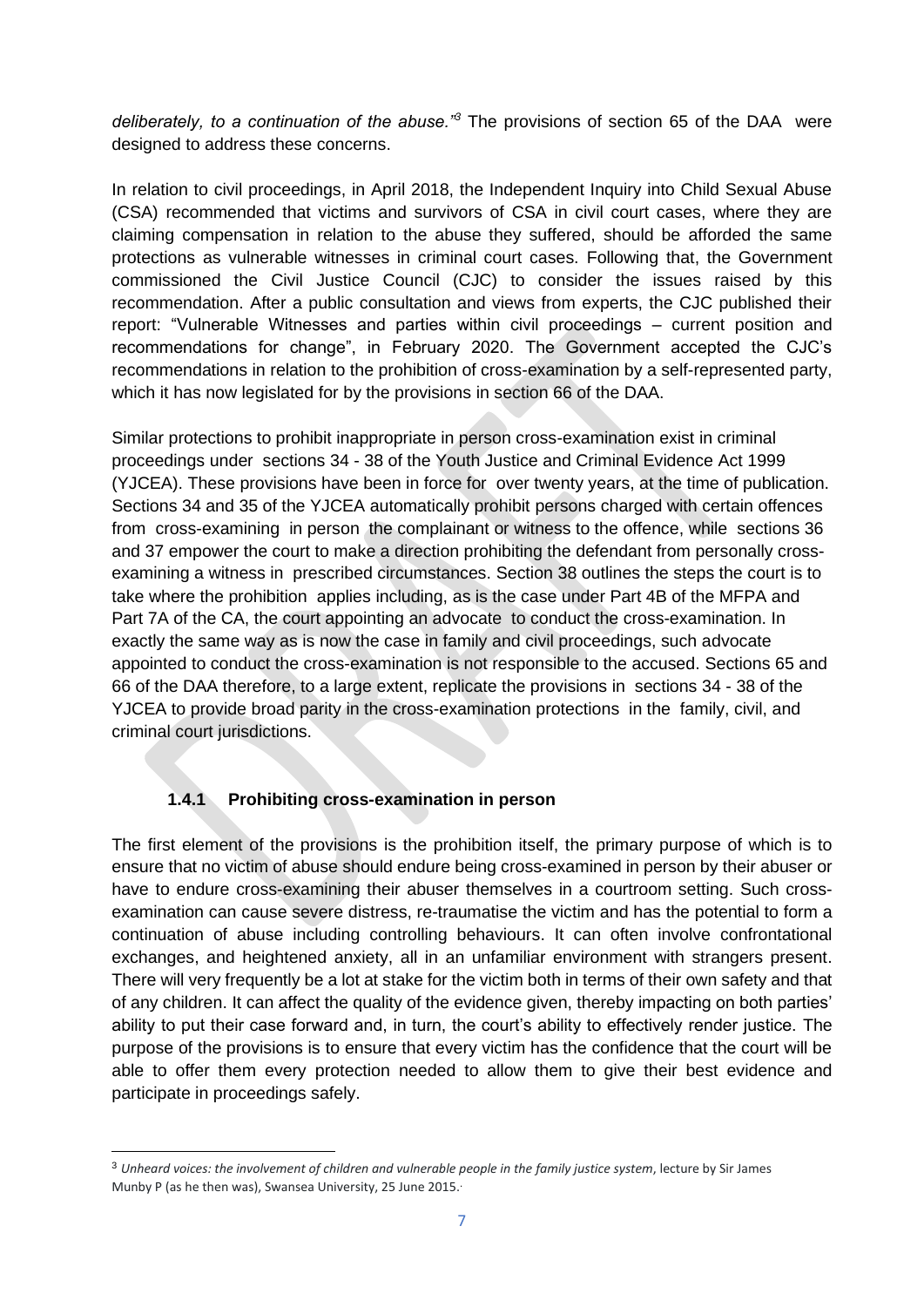The prohibition can arise automatically in specified situations or at the court's discretion (see above at 1.3). The automatic prohibitions, together with the court's discretion, ensure that adequate protections can be provided to all who need them.

# **1.4.2 Procedural protections**

The second element of the provisions are the procedural protections set out at section 31W of the MFPA and section 85K of the CA which are intended to protect the Article 6 and 8 rights of all parties in cases where a prohibition applies, whether automatically or following a direction given by the court. The application of these protections is intended to work in a sequenced way. First, the court considers whether there is a satisfactory alternative means for the witness to be cross-examined or of obtaining the evidence that might have been given under crossexamination. If there is not, the court invites the prohibited party to arrange for a qualified legal representative to cross-examine the witness. It is only if no such appointment is made, that the court must consider, if it is necessary, in the interests of justice, for the witness to be crossexamined by a qualified legal representative appointed by the court to represent the interests of the party. If the court decides it is in the interests of justice, the court must itself appoint a qualified legal representative to cross-examine the witness in the interests of the party.

**Article 6(1) of the ECHR** guarantees the right to a hearing which is procedurally fair, and this includes affording each party a reasonable opportunity to present their case and evidence under conditions which do not place them at a substantial disadvantage as compared to the other party.<sup>4</sup> Further, an individual has the right, to confront a party or witness who makes an allegation.<sup>5</sup> Whilst this is not the right to ask *"unlimited questions of a witness merely with a view to testing the evidence",* the Court of Appeal has held that a court must be *"alert to ensure that no parent* (and therefore any party) *is denied the right to put the essence of their case to witnesses on those parts of their evidence that may have a significant impact on the outcome*."<sup>6</sup>

**Article 8 of the ECHR** guarantees the right to private and family life shall not be interfered with except as is necessary and in accordance with the law. The courts have held that, in the context of family court matters, the parties' Article 8 rights *"can only be vindicated by their having an effective and correct determination"* of the factual issues before the court.<sup>7</sup>

The intention of the procedural protections in Part 4 of the MFPA and Part 7A of the CA is to give the court a range of tools to ensure that the prohibited party's Article 6 and 8 ECHR rights are protected. The provisions set out a path for the court to find the tool that will protect these rights in each case. Before a court can consider whether to appoint a qualified legal representative , it must first consider whether the evidence can be elicited by alternative means. It must then offer the prohibited party an opportunity to arrange their own legal representation for the purposes of the cross-examination.

<sup>4</sup> *Regner v. the Czech Republic* App No 35289/11 at [146].

<sup>5</sup> Per Sir James Munby P (as he then was) in *Re S-W (Children) (Care Proceedings: Final care order at case management hearing)* [2015] EWCA Civ 27 at [57].

<sup>6</sup> *ibid* at [58].

<sup>7</sup> Per Lord Dyson MR (as he then was) in *Re K and H (Children)* [2015] EWCA Civ 543 at [47].